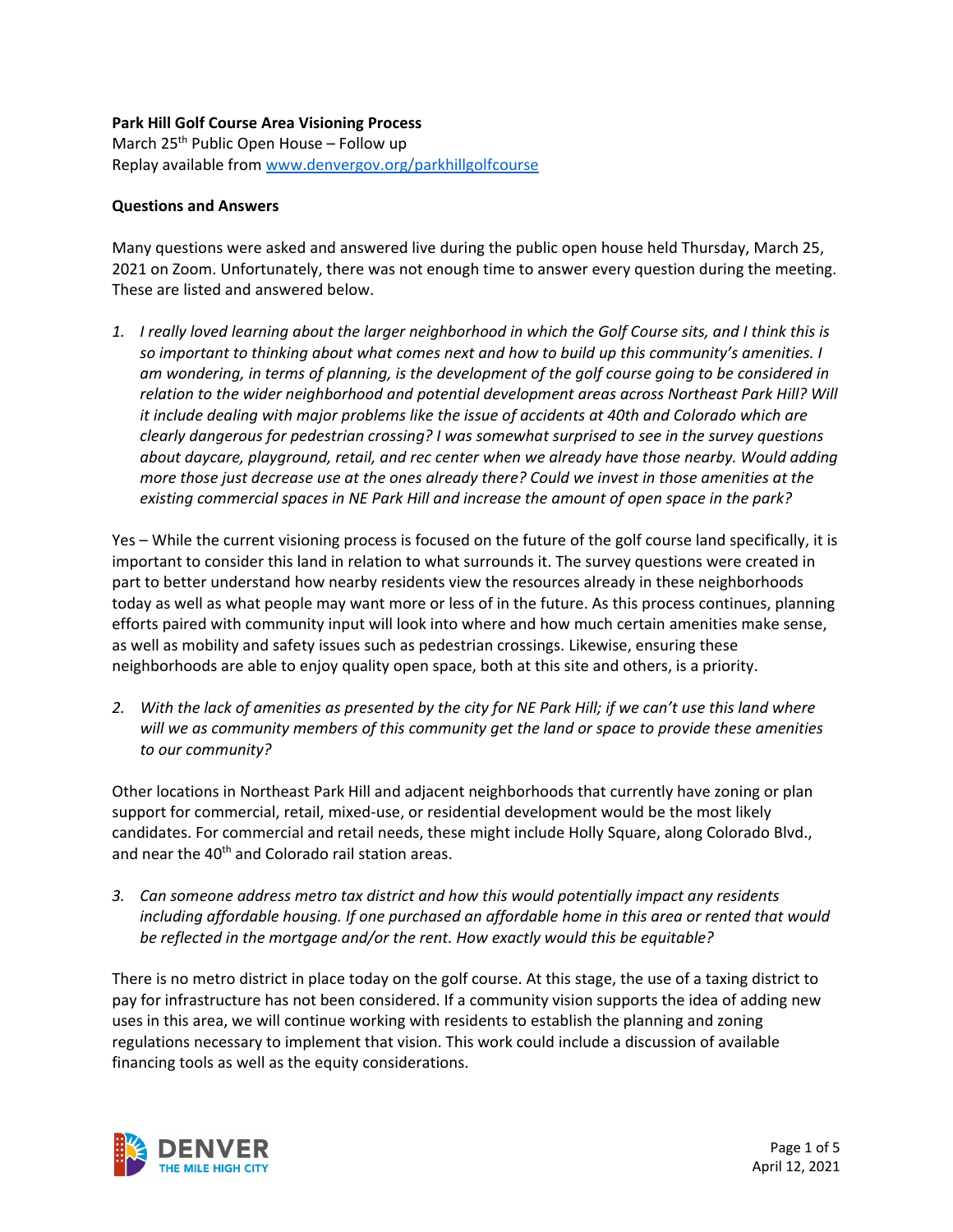*4. Is the availability of affordable golf going to be factored into the decision making? This and City Park Golf Course are affordable recreational resources for everyone in the larger Denver community, not just the local neighborhood. For the last 13 years I've lived here, Park Hill Golf Course has been an incredible asset that provides access to people of all socioeconomic backgrounds and races to a sport that is otherwise cost-prohibitive.*

The Park Hill Golf Course was a privately-owned course that closed in 2018. The City and County of Denver offers affordable golf opportunities at eight public facilities, which include one 27-hole regulation golf course, four 18-hole regulation golf courses, one 18-hole executive mountain golf course, two 9-hole par three golf courses, and five driving ranges. During this visioning process, the city is asking residents what types of recreation activities, park or open space features, including golf, would be desirable at this location in the future.

## *5. How does the Park Hill cost burden compare to the rest of Denver?*

Northeast Park Hill census tracts are slightly below the city average in terms of cost burden. Census tracts in North and South Park Hill are above the city average.

*6. Thanks so much for this. I asked this when I signed up, but in light of the killings in Boulder this week, I will ask again. On the Colorado Coalition Against Gun Violence Zoom Meeting we were informed by one of the national organizations that they had been contacted about planting trees on the Park Hill easement next to the golf course in April in honor of victims of gun violence. That's cool, but with so many local GVP activists living in Park Hill, why were they not contacted, i.e. Colorado Ceasefire and Mom's Demand Action, Denver Chapter? It would go a long way to involve locals on any events at Park Hill Golf Course to build trust in this process.*

This project is run by Holleran Group to honor youth who have lost their lives to gun violence by planting trees in a living memorial. The city has not had any involvement in it. Holleran is working with several community groups, but if you have questions or would like to get involved, please visit their webpage: [www.mendingrootsforest.com.](http://www.mendingrootsforest.com/)

*7. When will individuals and groups that disagree with the City's legal interpretation of the conservation easement have the opportunity to present their interpretation to the Steering Committee?*

City staff will work with the Community Steering Committee facilitator to determine if the committee would like to add this to their agenda.

*8. Please explain how the City intends to prove to a judge that—based on changes on or surrounding the Park Hill Golf Course land since the new easement was granted on July 11, 2019—it has become "impossible" to fulfill the "conservation purposes" of the Park Hill Golf Course conservation easement? Related, please explain what facts would support a judicial determination of that.*

The City Attorney's Office can't provide commentary about future legal strategies. However, extensive information surrounding the golf course use restriction from the conservation easement, originally obtained by the city in 1997, can be found here: [https://denvergov.org/files/assets/public/city](https://denvergov.org/files/assets/public/city-attorneys-office/documents/phgc/qa-golf-course-use)[attorneys-office/documents/phgc/qa-golf-course-use.](https://denvergov.org/files/assets/public/city-attorneys-office/documents/phgc/qa-golf-course-use)

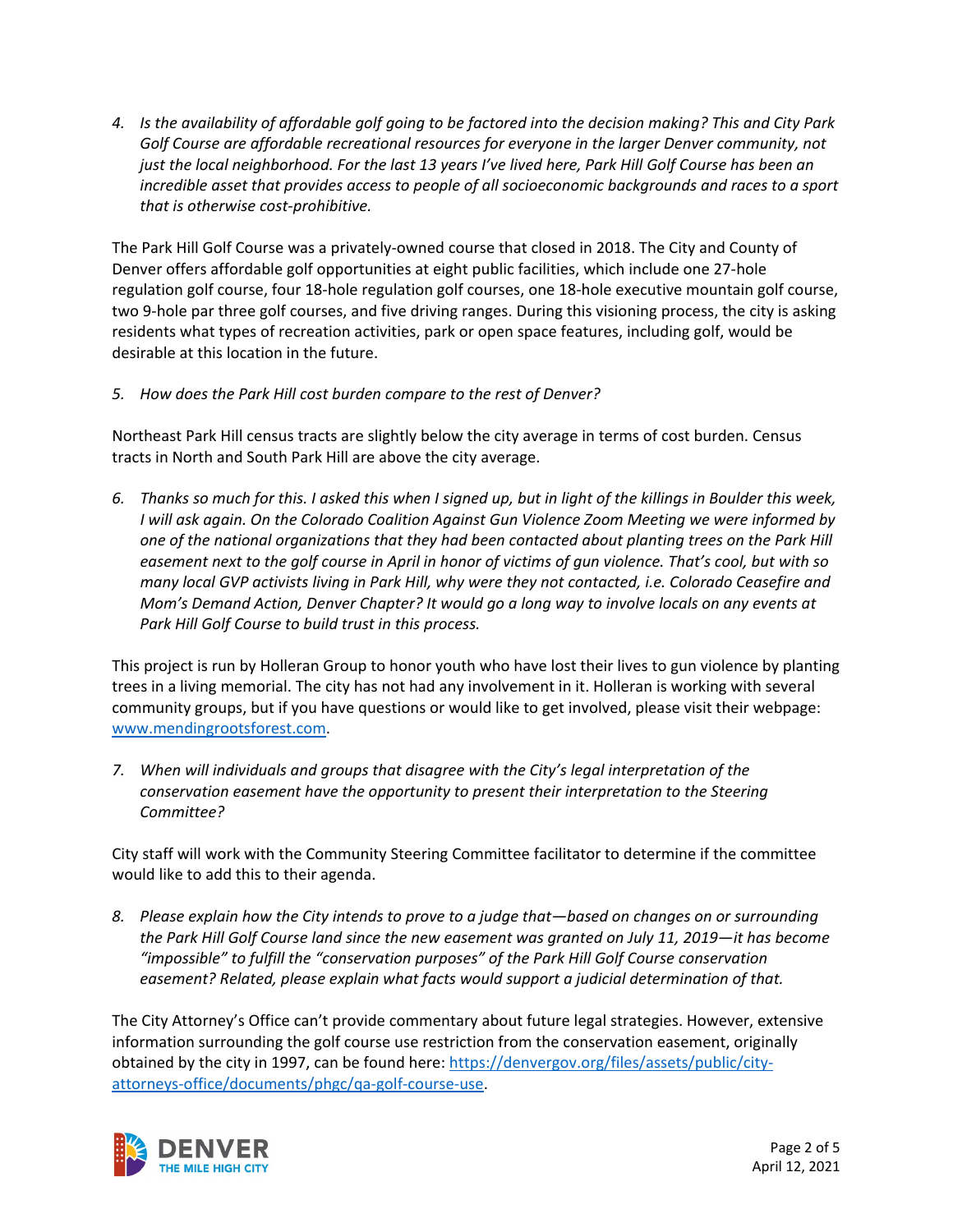*9. When will experts outside of the City's consultant team have the opportunity to make a presentation regarding the health and environmental benefits of maintaining the open space of the Park Hill Golf Course land?*

Community health is an important aspect for complete neighborhoods in Denver – so much so that it is one of the vision elements in the city's Comprehensive Plan 2040. We continue to partner with the Denver Department of Public Health and Environment (DDPHE) to monitor community health data and use this data to inform decision making. DDPHE's new Community Health Assessment dashboard provides the most recent public health data similar to what would be found in a Health Impact Assessment. The Community Health Assessment dashboard can be found at: [https://dashboards.mysidewalk.com/denver-health-assessment/introduction.](https://dashboards.mysidewalk.com/denver-health-assessment/introduction) City staff will also work with the Community Steering Committee facilitator to see if the committee would like to add guest speakers to their agenda.

*10. When will Mayor Hancock, Laura Aldrete, Happy Haynes, David Gaspers, Courtney Levingston, and Nita Mosby Tyler provide full substantive responses to the three letters from Save Open Space Denver to Mayor Hancock, Laura Aldrete, Happy Haynes, David Gaspers, Courtney Levingston, and Dwinita Mosby Tyler dated February 5, 2021, March 3, 2021, and March 23, 2021?*

The city responded to letters from Save Open Space on January 31, 2020, February 24, 2020, and March 3, 2021. Additionally, Save Open Space has several members on the Community Steering Committee for this project who have an opportunity to ask questions and share input monthly. The city's current efforts are focused on ensuring as many people in the neighborhoods around the golf course as possible also have the opportunity to ask their questions and participate, and we will continue to respond to all letters and questions as we can.

*11. When will CPD post on its website and share with the Steering Committee the three letters from Save Open Space Denver to Mayor Hancock, Laura Aldrete, Happy Haynes, David Gaspers, Courtney Levingston, and Nita Mosby-Tyler dated February 5, 2021, March 3, 2021, and March 23, 2021?*

Public comments/letters that are submitted during the visioning process will be published on the website along with the survey results, community navigator report, and technical studies.

*12. The Future of PHGC Community Survey asks respondents if they are concerned about the availability and cost of housing. The Survey should also inquire if respondents are concerned about the availability and quality and size of parkland and recreational areas in their neighborhood. Shouldn't the survey include this question as well?*

The survey included several questions focused on parks and recreation priorities and desires. The questions were crafted by a market research firm, RRC Associates, that has decades of professional expertise creating survey questions. The aim was to include a range of questions that allowed people to share their thoughts on parks, open space, recreation, housing, fresh food, transportation, and more.

*13. How can CPD defend its survey as being substantively valid when Question No. 3 that introduces the survey questions only gives the following two choices: (a) "keep the Park Hill Golf Course as 100% golf course" or (b) "use the site to provide a variety of open space, recreation and/or other community-serving areas"? This is substantively invalid because it should have provided the option of keeping the Park Hill Golf Course land as open space and recreational land.*

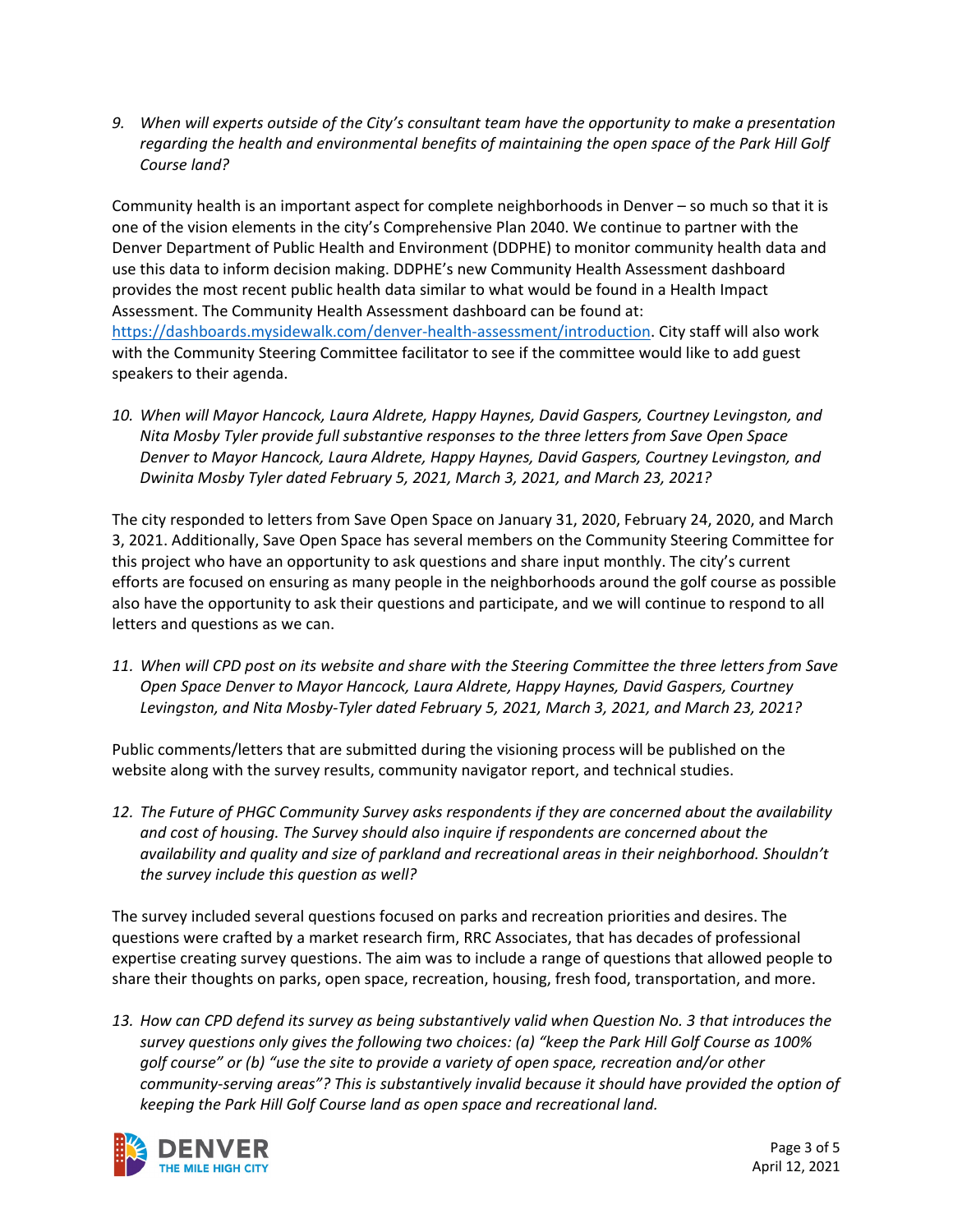The survey questions were created to be as unbiased and as accessible as possible. Multiple questions asked about priorities around golf courses, parks, open space, and recreation activities in a number of different ways, including a question that specifically asked individuals to note if they desired 100% open space or a portion for open space and a portion for recreation, etc. Because there are many forms of recreation, which could include a golf course but could also include other items like fields, courts, a pool, or more, the questions allowed people to provide detail on what they would like to see when they say "recreation."

*14. The developer spent over \$24 M on the property. They obviously have a plan. Has that been shared with the community?*

The property owner has not submitted development plans to the city. The focus now is on understanding what the community's vision is for the property and creating the planning and zoning regulations to enforce that vision. Any future development plans will have to meet those regulations.

*15. The survey the city sent out makes no mention of the conservation easement prohibiting development. If you don't provide complete information, how can the respondents be expected to provide meaningful feedback?*

The questions asked on the survey are not just about keeping or removing the conservation easement. There are a number of outcomes that might not require removing the conservation easement, but simply amending it to remove the golf course use restriction. The survey was intended to speak to the community in ways people could relate to and understand, even if they had no prior knowledge or understanding of conservation easements.

*16. Can you talk us through the request for proposal (RFP) or selection process for Denver Metro Community Impact (DMCI) winning the paid community navigator contract? Were there other organizations considered? How many etc. What set them apart to be awarded the contract? These questions didn't really get answered. Maybe city reps can chime in?*

The city issued an RFP to three local firms with experience using a community navigator model of community engagement at this scale. The city only received one response to that RFP. City staff evaluated the response from Denver Metro Community Impact and found it to be responsive due to DMCI's knowledge of the community navigator model and experience convening community conversations in Park Hill.

*17. If the conservation easement is in place during this 3-year period, and if it mandates it can only be used for a golf course, does that impede the wonderful memorial tree planting project that is planned for the land?*

No. Trees are customary and compatible with a golf course use.

*18. Is there still a possibility that the lifting of the conservation easement may end up on a city ballot and if so how would this impact development plans?*

It is a possibility but to date has not occurred.